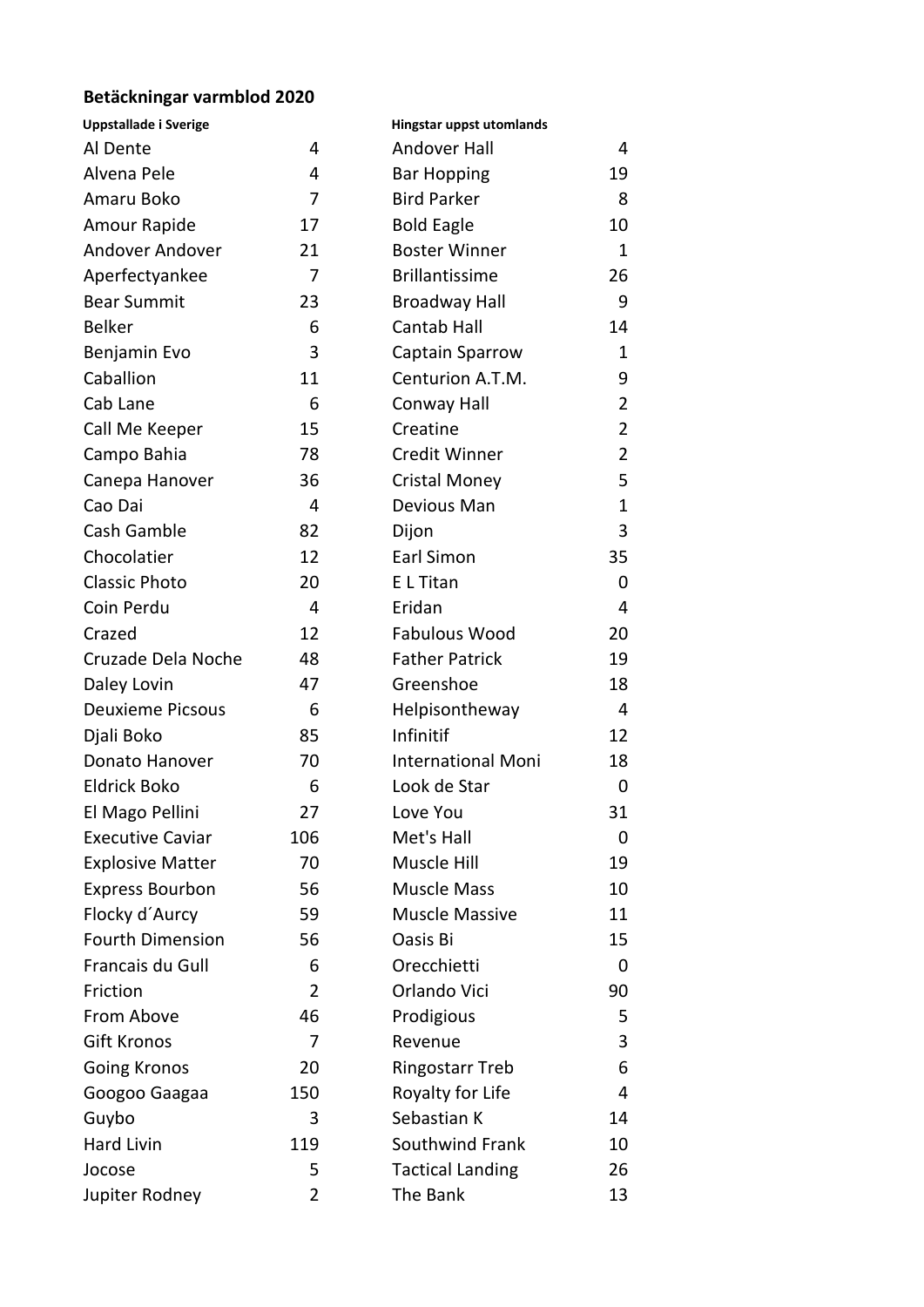| Kadett C.D.               | 23             | Timoko                 | $\overline{2}$          |
|---------------------------|----------------|------------------------|-------------------------|
| Ken Warkentin             | 49             | Trixton                | 43                      |
| <b>King City</b>          | 23             | <b>Twister Bi</b>      | $\mathbf{1}$            |
| King Sir Kir              | $\overline{2}$ | Uniclove               | $\overline{1}$          |
| Krångel                   | 4              | Up and Quick           | 26                      |
| Lord Capar                | 5              | <b>Uriel Speed</b>     | $\overline{2}$          |
| <b>Magic Tonight</b>      | 7              | Walner                 | 11                      |
| Maharajah                 | 150            | Varenne                | 6                       |
| Make it Happen            | 29             | What the Hill          | $\overline{2}$          |
| <b>Mellby Viking</b>      | 12             | <b>Wishing Stone</b>   | 5                       |
| Minnestads Dubai          | 12             | Victor Gio             | 9                       |
| Minnestads el Paso        | 18             | <b>Winter Harbor</b>   | $\overline{1}$          |
| Mister J.P.               | 40             | Zola Boko              | $\overline{4}$          |
| <b>Monark Newmen</b>      | 4              | <b>Summa</b>           | 616                     |
| Mosaique Face             | 38             |                        |                         |
| <b>Muscles Wiking BR</b>  | 12             |                        |                         |
| No Frosting               | 5              | <b>Egenhingst</b>      |                         |
| Noras Bean                | 10             | Felix                  | $\overline{\mathbf{c}}$ |
| Nuncio                    | 111            |                        |                         |
| One to Many               | 19             |                        |                         |
| Order to Fly              | 1              |                        |                         |
| Panne de Moteur           | 21             |                        |                         |
| <b>Perfect Spirit</b>     | 33             |                        |                         |
| Poet Broline              | $\mathbf{1}$   |                        |                         |
| Pojke Kronos              | 11             | 2020                   |                         |
| Propulsion                | 138            | Sverige uppst hingstar | 3099                    |
| Quarcio du Chene          | 8              | Listhingstar           | 616                     |
| Quevert                   | 6              | Ej avelsvärderade      | $\overline{2}$          |
| Quick Wood                | 18             | <b>Summa</b>           | 3717                    |
| Quid Pro Quo              | 13             |                        |                         |
| Quite Easy U.S.           | 40             |                        |                         |
| Raja Mirchi               | 62             |                        |                         |
| Rapide Marke              | 5              |                        |                         |
| <b>Readly Express</b>     | 150            |                        |                         |
| <b>Riff Kronos</b>        | 17             |                        |                         |
| Royal Fighter             | 9              |                        |                         |
| Sauveur                   | 3              |                        |                         |
| Scarlet Knight            | 39             |                        |                         |
| Select Yankee             | 14             |                        |                         |
| S.J.'s Caviar             | 139            |                        |                         |
| Solero Briljant           | 2              |                        |                         |
| Spartan Kronos            | 51             |                        |                         |
| <b>Spring Erom</b>        | 3              |                        |                         |
| <b>Super Photo Kosmos</b> | 42             |                        |                         |

| <b>Trixton</b>       | 43  |
|----------------------|-----|
| Twister Bi           | 1   |
| Uniclove             | 1   |
| Up and Quick         | 26  |
| Uriel Speed          | 2   |
| Walner               | 11  |
| Varenne              | Е   |
| What the Hill        | 2   |
| <b>Wishing Stone</b> | 5   |
| <b>Victor Gio</b>    | c   |
| <b>Winter Harbor</b> | 1   |
| Zola Boko            | 4   |
| Summa                | 616 |
|                      |     |

| Sverige uppst hingstar | 3099 |
|------------------------|------|
| Listhingstar           | 616  |
| Ej avelsvärderade      | 2    |
| <b>Summa</b>           | 3717 |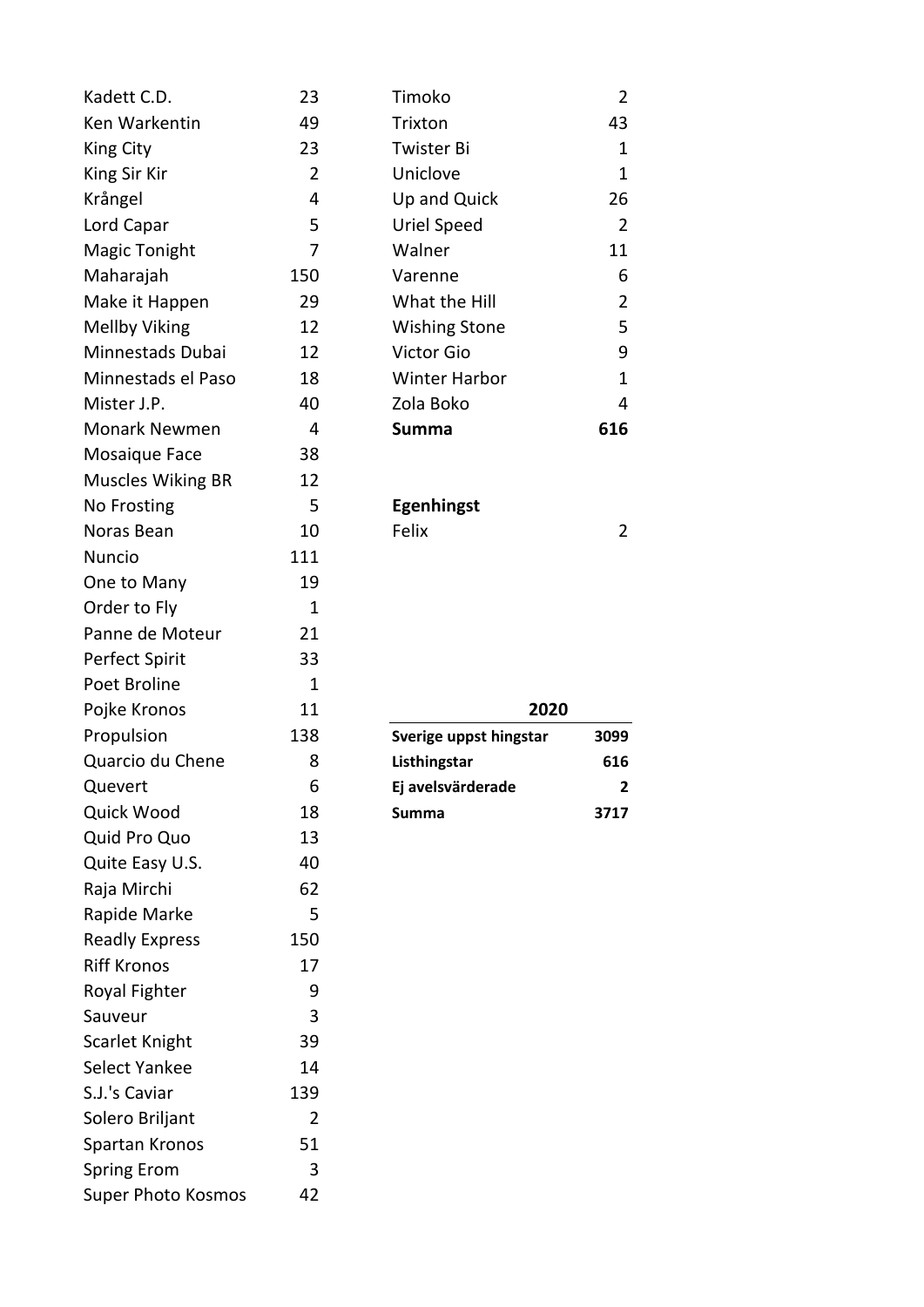| Timetosaygoodbye          | 1    |
|---------------------------|------|
| Tobin Kronos              | 91   |
| Truculent                 | 7    |
| <b>Tumble Dust</b>        | 25   |
| Twin's Fairytail          | 3    |
| Uncle Lasse               | 71   |
| Uptown Yankee             | 4    |
| Walk the Walk             | 15   |
| Wellino Boko              | 3    |
| <b>Whitehouse Express</b> | 6    |
| Who's Who                 | 86   |
| Villiam                   | 5    |
| <b>Winning Love</b>       | 7    |
| Vulcan Brick              | 5    |
| Yarrah Boko               | 3    |
| Summa                     | 3099 |